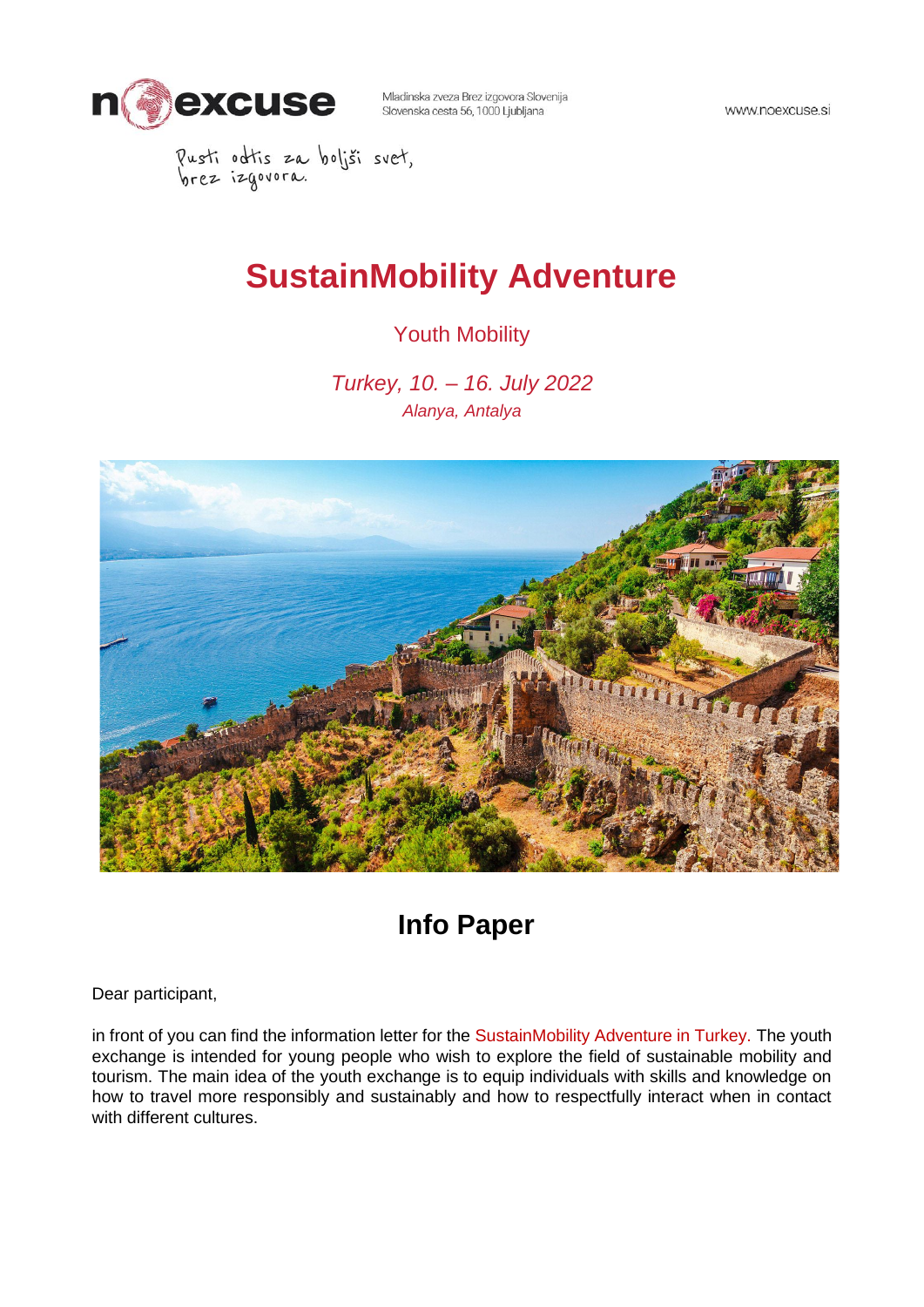

Please **read this information paper carefully** as there is very important information for you to avoid misunderstandings and too many calls/emails with questions to which answers you can find in this document.

#### **1) HOW TO REACH THE FINAL LOCATION**

In order to reach the venue of the event, **Alanya, Antalya**, you can use the following means of transport.

**To reach Turkey** by plane, you can fly to the following airports:

- [İstanbul](https://www.lju-airport.si/sl/) Airport, İstanbul
- [Sabiha Gökçen Airport,](https://www.trevisoairport.it/en/) İstanbul
- [Esenboğa Airport](https://www.veneziaairport.it/en/) , Ankara
- [Adnan Menderes Airport,](https://triesteairport.it/sl/airport/) İzmir
- Antalya Airpor[t,](https://www.zagreb-airport.hr/) Antalya
- Gazipaşa- Alanya Airport, Antalya

Except for a flight directly to Antalya Airport or Gazipaşa - Alanya Airport, you'll need a connection flight or bus ride. Hence direct flight to these two airports (Antalya and Alanya) would be better. If you use the Antalya Airport, in order to reach Alanya after you get off the plane you can go to the main bus station to get a ticket for Alanya. In order to reach the main bus station you can use the Tramcar [\(Get off at this stop\)](https://goo.gl/maps/GjtF4ehKy9wsVVxN7) If you use the Gazipaşa-Alanya Airport, you can use the busses named "Havaş".

In order **to reach the venue** you can use city bus numbered **1** next to Alanya bus station [here.](http://goo.gl/maps/Leu2uU52TrL7K1c49) I also recommend you to use [Moovit App](http://moovitapp.com/) during your stay in Alanya and Antalya in order to easy use of public transportation. You should also get "Antalya Kart" and "Alanya Kent Kart" which are transportation debit transportation cards. You can use taxi from Alanya Bus Station to venue - it should cost around 4 Euro.

We will be **staying in a hotel** near the centre of Alanya. The **specific hotel** will be annmounced in the weeks before the training.

#### **2) AGENDA**

The arrivals are on 10<sup>th</sup> of July and departures are on the 16<sup>th</sup> of July after breakfast.<sup>\*</sup>

#### ➔ **NOTE:** The program will **start on the 11th of July at 9am at the venue**.

The activity format will be a combination of lectures, workshops and non-formal activities. You will **receive the final agenda at the activity.**

*Day 1 – 10th of July*

- Arrival day
- Dinner in case you arrive before 8pm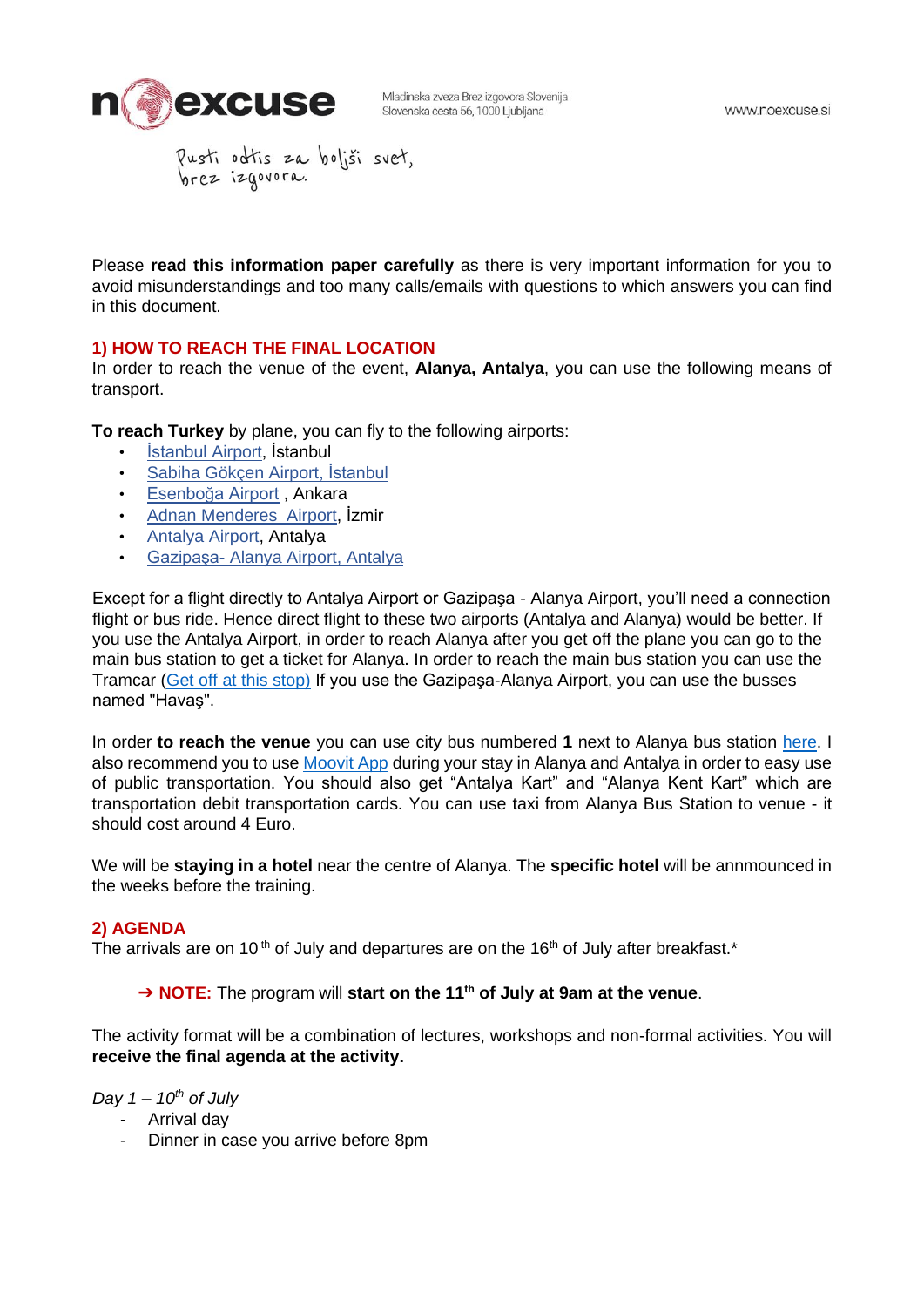Pusti odtis za boljši svet,<br>brez izgovora.

#### *Day 2 – 11th of July*

- *Breakfast*
- Catching up and introduction to the activity
- Evaluation of preparations for exchange
- *Lunch*
- Tourism in the host country
- *Dinner*
- Evening program

#### *Day 3 – 12th of July*

- *Breakfast*
- Understanding other cultures
- *Lunch*
- Discussions about cultures
- *Dinner*
- Evening program

#### *Day 4 – 13<sup>h</sup> of July*

- *Breakfast*
- Respecting other cultures
- *Lunch*
- Zero waste and reducing the carbon footprint
- *Dinner*
- Free evening

#### *Day 5 – 14th of July*

- *Breakfast*
- Antalya What are the consequences of mass tourism
- Lunch
- Antalya What are the consequences of mass tourism
- *Dinner*
- Evening program

#### *Day 6 – 15th of July*

- *Breakfast*
- Preparation of guidelines on sustainable (youth) tourism
- *Lunch*
- Evaluation of the whole project
- *Dinner*
- Evening program *– Goodbye party*

#### *Day 7 – 16th of July*

- *Breakfast*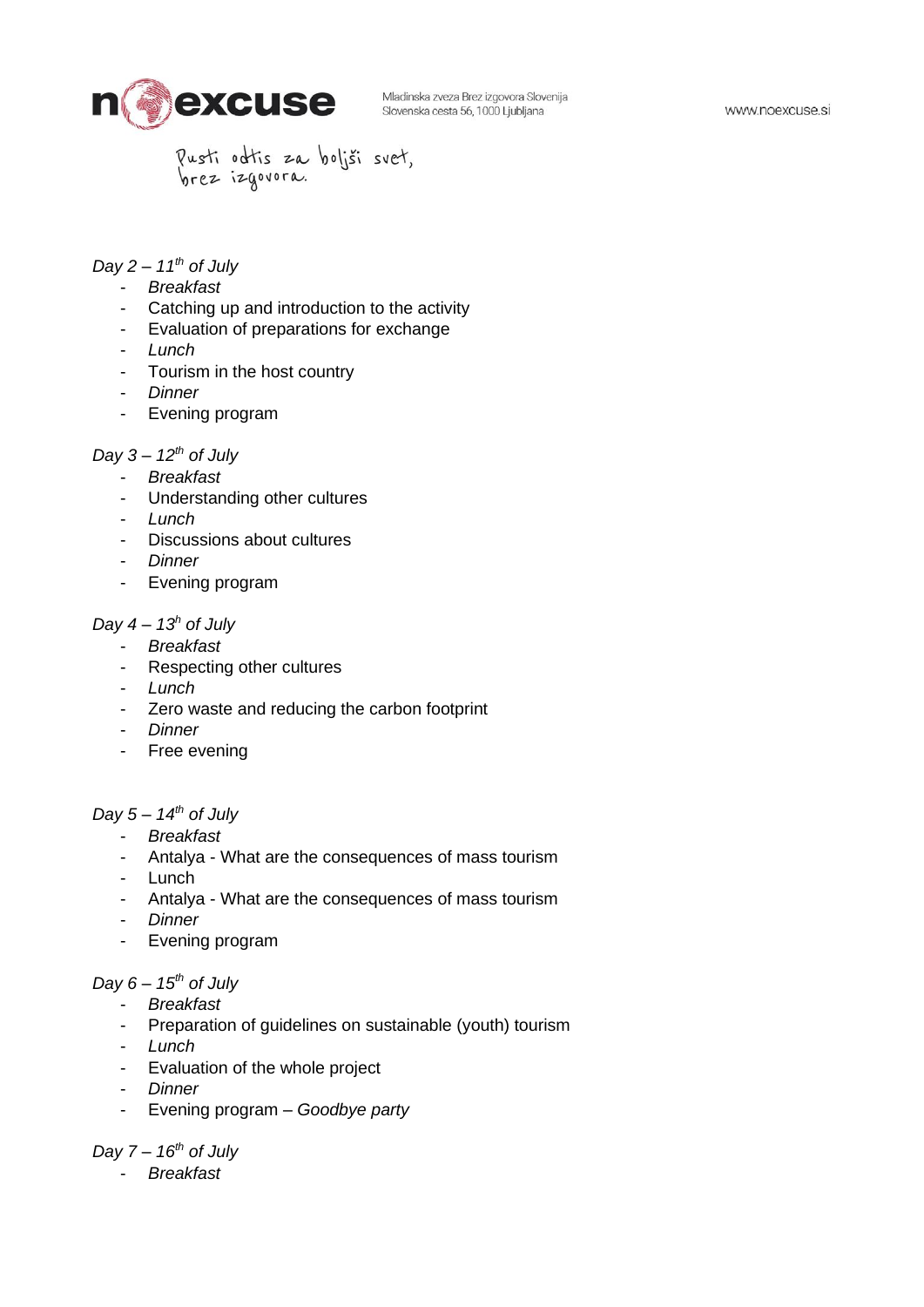

- Pusti odtis za boljši svet,<br>brez izgovora.
- **Departure**

\* first and last day are reserved for transfer

#### **3) ACCOMMODATION**

During the activity you will be staying in shared rooms (2 or 3 beds per room) in a hotel in Alanya. If you would like to stay in a private room (single/double) please let us know in advance. The amount that exceeds the planned price for accommodation **should be paid** to the organizer **three days before** the start of the activity at the latest.

#### **4) COVID RELATED INFORMATION**

Within the scope of the coronavirus (COVID-19) pandemic measures, the following decisions regarding entry to Türkiye have been taken by the official authorities of the Republic of Türkiye, effective as of March 4, 2022.

Accordingly, passengers who meet at least one of the conditions listed below are allowed to enter Türkiye and will also be exempt from the quarantine application.

1 - Passengers who have received at least two doses of the vaccines approved for emergency use by the World Health Organization or by Türkiye (one dose for Johnson & Johnson), who submit a document stating that their most recent vaccination took place at least 14 days earlier;

2 - Passengers who submit a document issued by the relevant country's official authorities stating that they have had the virus within the last 6 months. The 6-month period starts from the 28th day of the first PCR positive test result; and

3 - Passengers who, before entering Türkiye, present a negative PCR test result received within the last 72 hours or a negative rapid antigen test taken within the last 48 hours.

- Passengers under the age of 12 are exempted from the PCR/antigen test report and the submission of a vaccine certificate.
- The requirements listed above do not apply for transfer passengers from international line to international line.
- Seamen and truck drivers are exempted from SARS-CoV-2 PCR testing and the quarantine application.
- It is obligatory for all passengers to wear masks at the airports and during the flights.
- The vaccination certificates of Serbia, Hungary, Kazakhstan, Iraq, Libya, Japan, Indonesia, Philippines, Vietnam and Egypt are accepted by the Republic of Türkiye for passengers who will enter Türkiye with a vaccination certificate.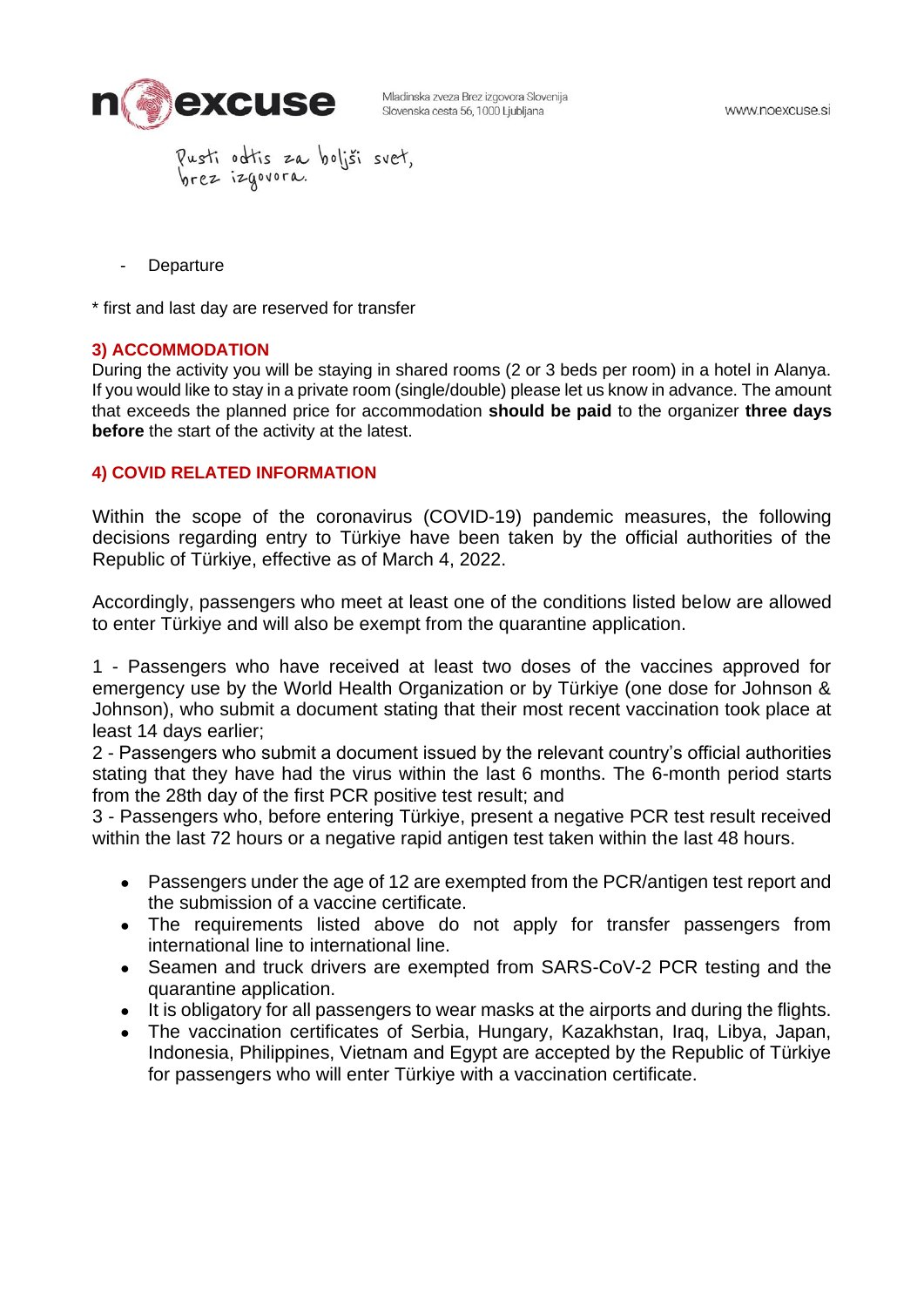

Pusti odtis za boljši svet,<br>brez izgovora.

#### **5) REIMBURSEMENTS**

The Erasmus+ Programme finances the travel expenses up to the following amounts:

| Organization                                                                     | Participants                                        | <b>Travel Grant per</b><br>Participant |
|----------------------------------------------------------------------------------|-----------------------------------------------------|----------------------------------------|
|                                                                                  |                                                     |                                        |
| Civil life association - Turkey                                                  | 4 participants $+1$ group leader                    | 180 €                                  |
|                                                                                  |                                                     |                                        |
| <b>YEU Cyprus</b>                                                                | 4 participants + 1 group leader   180 € + 40 € visa |                                        |
| <b>Center for Intercultural Dialogue -</b><br><b>Republic of North Macedonia</b> | 4 participants $+1$ group leader                    | 275€                                   |
|                                                                                  |                                                     |                                        |
| <b>CCBA Tunisia</b>                                                              | 4 participants $+1$ group leader                    | 275€                                   |
| <b>Youth for Public health -</b><br>Georgia                                      | 4 participants $+1$ group leader                    | 275€                                   |

Also note that the **COVID tests are covered under the Erasmus+ grant**. As with the transfer, we will also need the receipts/invoices issued to the organization to be able to refund the costs due to testing. COVID testing is covered from the whole project budget, therefore the above travel grant partly also covers testing.

#### **Important information!!!**

- In case you **will spend more money** for travel than the Erasmus+ Programme has approved, you will receive the amount approved by the Erasmus+ Programme and not more.
- In case you **will spend less money** for travel than the Erasmus+ Programme envisioned, you will receive the amount for which you will provide receipts to the organizer and not the full amount of the E+.
- ➔ **Note:** due to the changeable COVID situation, we suggest that all tickets are all **fully changeable,** so that it is possible to receive a voucher or return money if a flight is cancelled.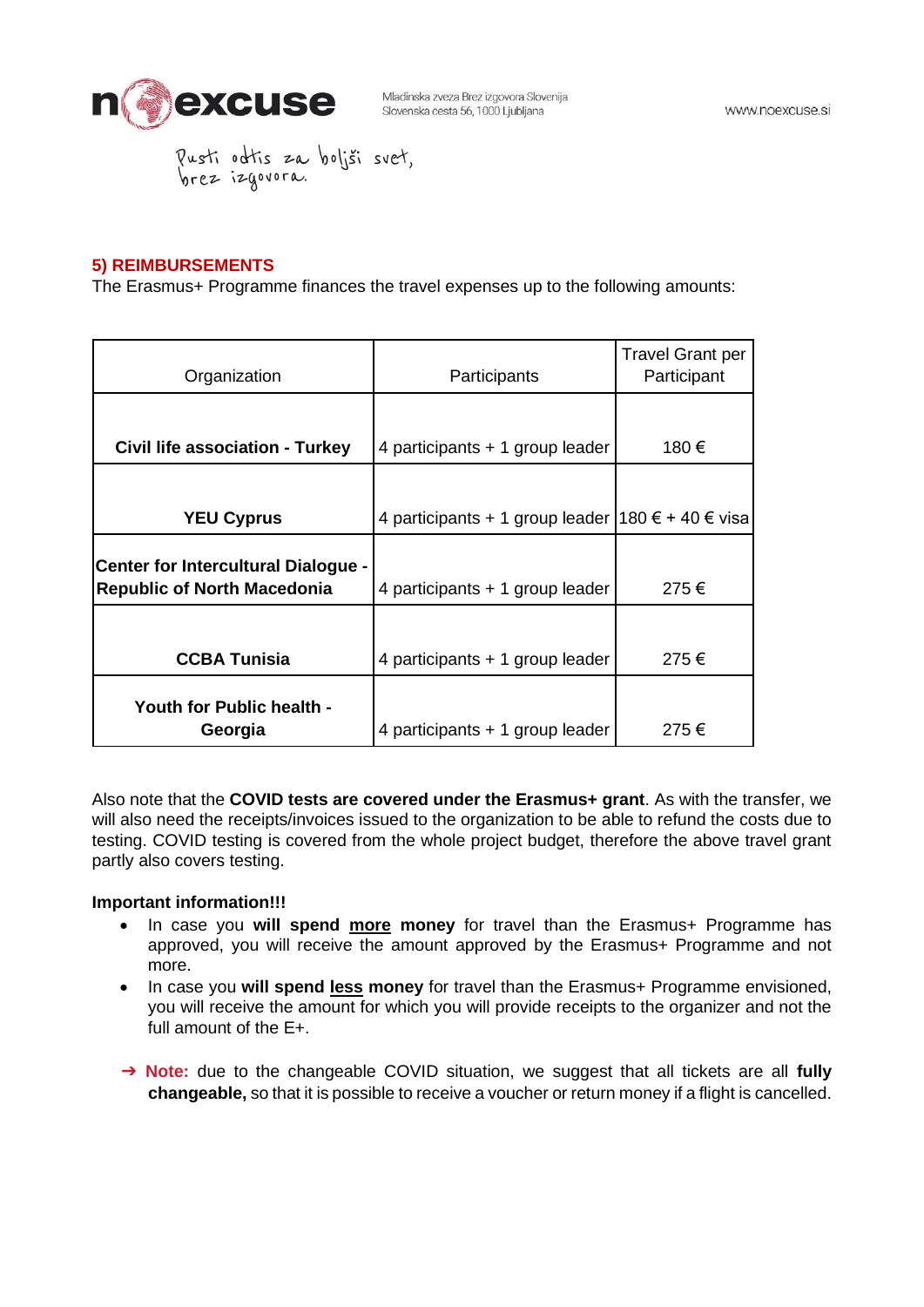

#### **Reimbursement procedure and requirements**

Please note that **only public transportation costs with the cheapest mean available are reimbursable.** You are eligible for reimbursement only if you have **attended 80 %** of activities during the event. In order for you to receive the reimbursement for travel expenses, you will provide the organizer with **the following documentation:** 

- A completely filled out reimbursement form with all required information;
- **Original** boarding passes and all other tickets for transport (also originals) please note that copies are not acceptable;
- Receipts/proofs of payment for all travel expenses which you would like to get reimbursed.

The reimbursement will be **transferred to the organization** through which the participant applied **in 90 days after they will provide a complete reimbursement documentation** to the organizer.

#### **6) WHAT DO YOU HAVE TO BRING WITH YOU?**

The weather in Alanya will be hot and humid in July. In 2021, between 10-16 July, the air temperatures were at most 39 and at least 22 degrees. You can bring thin clothes suitable for the weather temperature and a thin raincoat in case of a surprise rain. Checking the weather again a week before your arrival can save you from the extra load of clothes.

You will have plenty of opportunities to swim in the sea and the pool, so don't forget to bring your swimsuits and sunscreen. High UV rays can be effective all day long, so you need to protect your skin even if you don't swim.

Addition to those don't forget to bring your energy, smile and sunglasses  $\circledcirc$ 

#### **7) PRE-ACTIVITY TO-DOs**

Each team should also **prepare a little something for the cultural evening.** It could be a quiz, a presentation, dance lesson etc., be creative! © Note that alcohol is not allowed during the activity!

#### **8) HOW TO APPLY**

In order to apply to the activity, please **fill in the form** available **[here](https://forms.gle/2vX2omTfWcPqzSQj8)**, **by the latest 20th of June.**

➔ **Note:** this form is meant **only for the 5 confirmed participants** from each organization. For your internal selection of participants please use other means of application!

➔ **Note:** if the participants require a travel visa to enter Slovenia, you should adapt the selection of the participants and the form completion accordingly and don't forget about the **passport if the participant only has an EU ID card!**